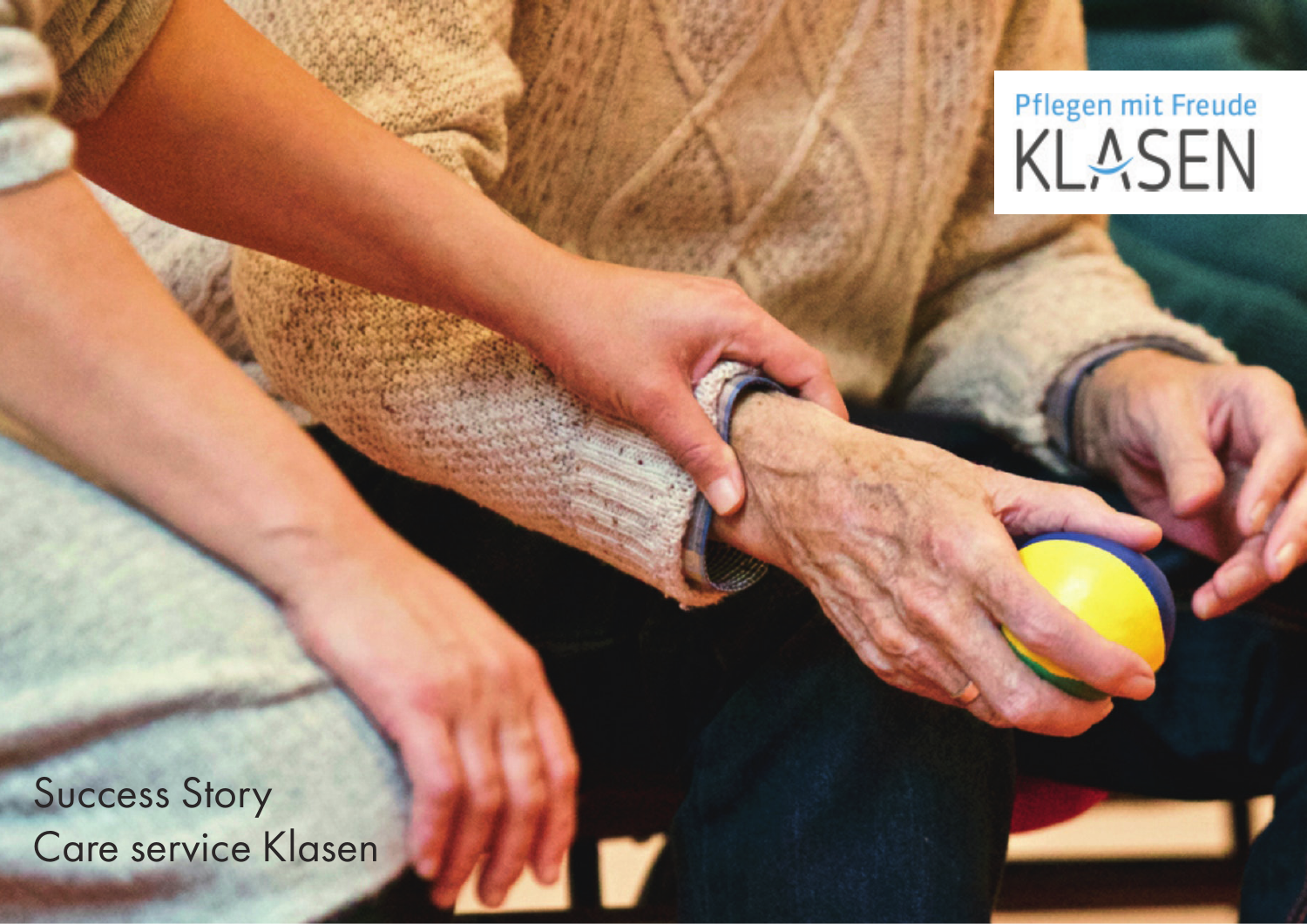## Focus on the people. A modern key management system for the care service.

#### Introduction - our client:

Pflegedienste Klasen has been a family-run business since it was founded in 1991. From treatment care to driving services to caretaker services, Pflegedienste Klasen offers its customers a wide range of quality services for care in old age. The trust and satisfaction of their customers are particularly important to them in all their activities.

23 Years

in use

24/7

Available

140

occupied **Slots** 

## The challenge:

The Klasen nursing services had already been using one of the first electronic key management systems from ecos for many years. This made them the first of their kind in North Rhine-Westphalia to have a comparable system.

The certification of the company according to DIN9001 at that time made it necessary that the storage locations of all customer keys could be disclosed at any time. Before the introduction of electronic key management, this was not possible due to the sheer size of the company. At the same time, the system was intended to reinforce customers' confidence in the secure storage of their keys.

With the introduction of our ecos care cloud service, the care services now wanted to once again live up to their reputation as pioneers in the security of customer keys, and bring their key management system up to the state of the art.

One of the most important goals of the modernisation was to implement remote management of all keys.Also, the overview of key movements, which was previously still linked to the system, was now to be viewable on a mobile basis. The old... The old... The old... The old... and new key management system.



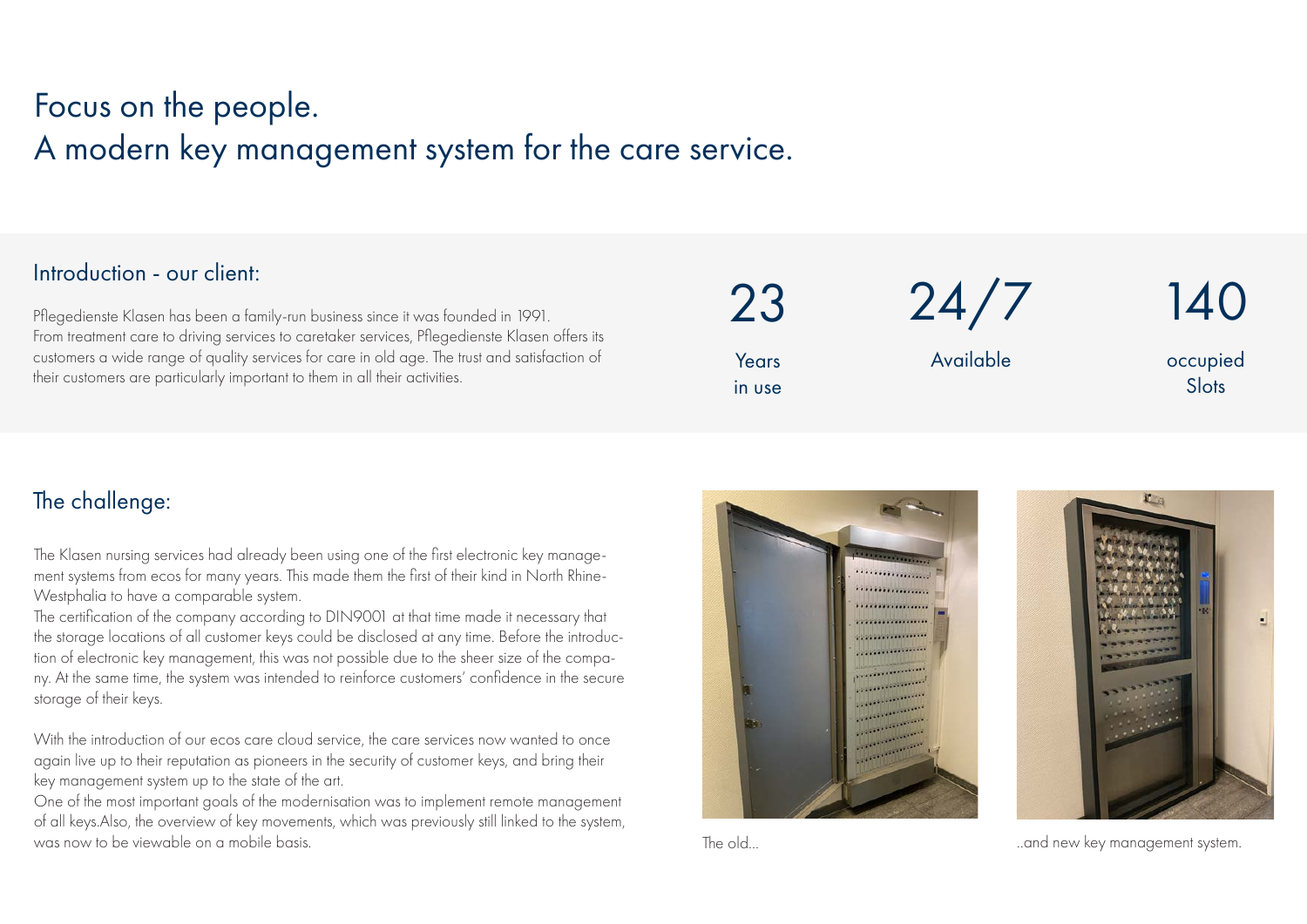## Our solution:

After 23 years of using an ecos key cabinet, the new solution for the Klasen care services also came from ecos. Due to the years of positive experience with our support and services, as well as the overall quality, for Managing Director Klasen it was "never an option to contact another provider".

The new system, an ecos xm key 180 key cabinet, was equipped with the brand new cloud service ecos care. This enables real-time tracking of all key movements from any electronic end device. This way, the staff of the on-call service, among others, can now independently check in the software at any time where which key is currently located.



Every key removal can be tracked and controlled in the system.

Another advantage of the new system is the optimised traceability. Thanks to the complete history, the care services were able to prove exactly that vehicle keys were conscientiously returned to the key cabinet after the end of the service. This confirmed to the tax office that all vehicles were used exclusively in a professional context.